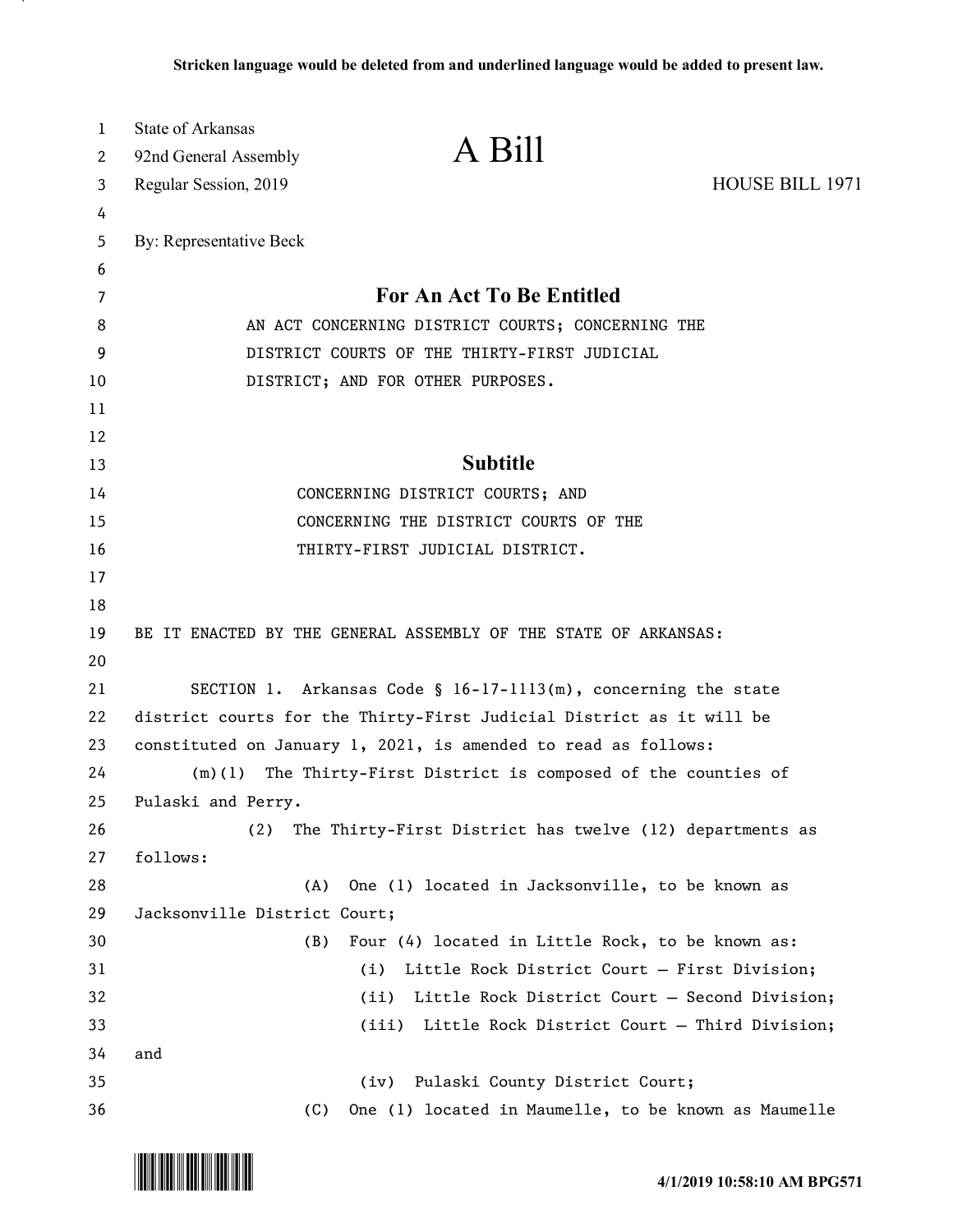District Court; (D) Two (2) located in North Little Rock, to be known as: (i) North Little Rock District Court — First Division; and (ii) North Little Rock District Court — Second Division; (E) One (1) located in Sherwood, to be known as Sherwood District Court; (F) One (1) located in Wrightsville, to be known as Wrightsville District Court; (G) One (1) located in Cammack Village, to be known as Cammack Village District Court; and (H) One (1) located in Perryville, to be known as Perryville District Court. 15 (3) The Thirty-First District shall be served by eight (8) nine (9) state district judges. All the following judges shall be elected districtwide and shall have districtwide jurisdiction: (A) The Jacksonville District Court and the Maumelle District Court shall be served by one (1) judge; (B) The Little Rock District Court — First Division shall be served by one (1) judge; (C) The Little Rock District Court — Second Division shall be served by one (1) judge; (D) The Little Rock District Court — Third Division, the Wrightsville District Court, and the Cammack Village District Court shall be served by one (1) judge; (E) The North Little Rock District Court — First Division shall be served by one (1) judge; (F) The North Little Rock District Court — Second Division shall be served by one (1) judge; (G) The Pulaski County District Court shall be served by one (1) judge; (H) The Sherwood District Court shall be served by one (1) judge; and (I)(i) The Perryville District Court shall be served by 36 one (1) of the district court judges listed under subdivisions  $(m)(3)(A) - (H)$